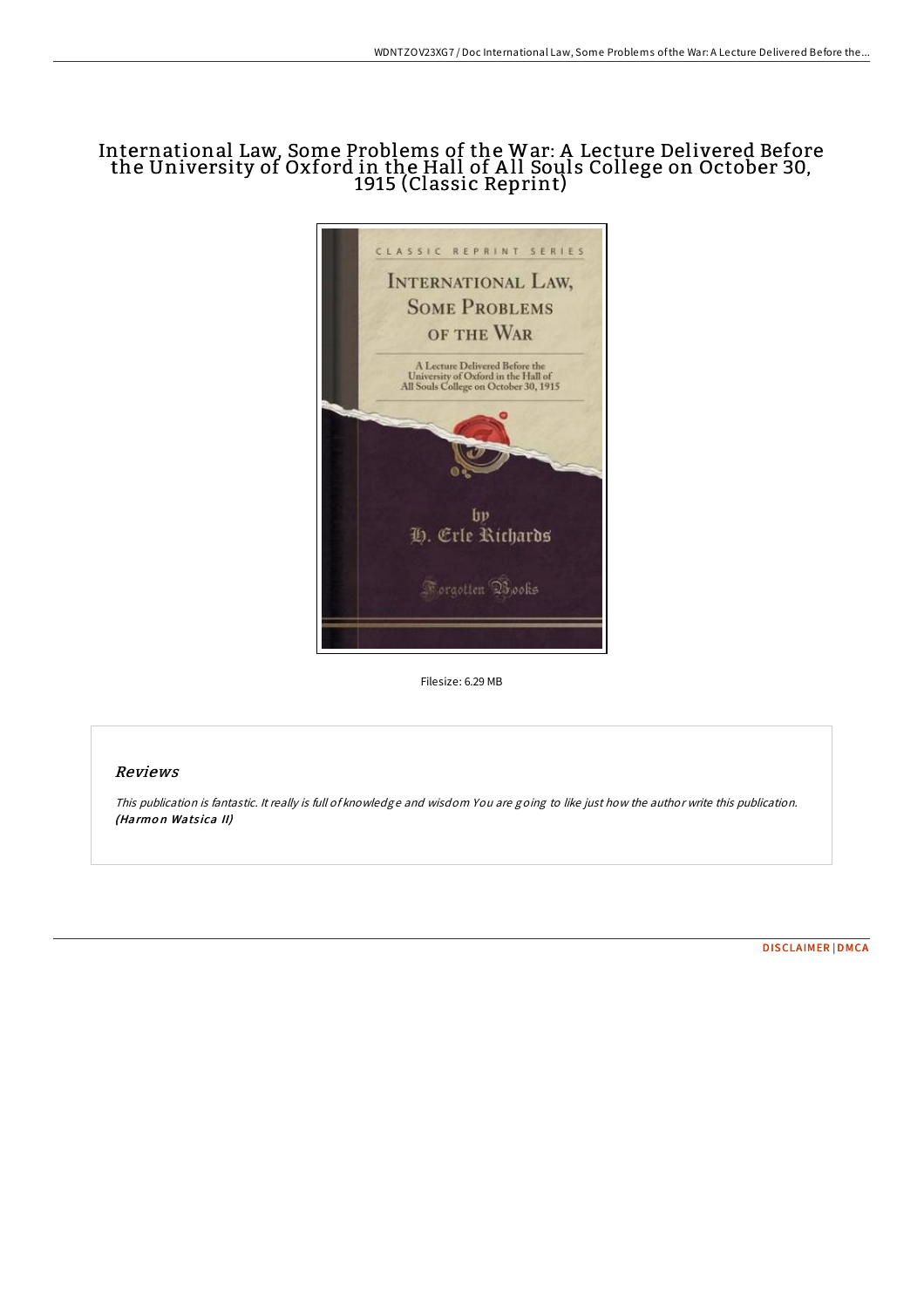## INTERNATIONAL LAW, SOME PROBLEMS OF THE WAR: A LECTURE DELIVERED BEFORE THE UNIVERSITY OF OXFORD IN THE HALL OF ALL SOULS COLLEGE ON OCTOBER 30, 1915 (CLASSIC REPRINT)



Forgotten Books, United States, 2015. Paperback. Book Condition: New. 229 x 152 mm. Language: English . Brand New Book \*\*\*\*\* Print on Demand \*\*\*\*\*.Excerpt from International Law, Some Problems of the War: A Lecture Delivered Before the University of Oxford in the Hall of All Souls College on October 30, 1915 There was no Chair of International Law at the time of the Napoleonic Wars or at that of the Crimea, nor can I discover that any lectures were then delivered on the Law of Nations. The mild hostilities of the Boer War, the only occasion on which this country has been a belligerent since the Chair was instituted, raised no questions at all comparable with those that face us to-day. In the present war there are topics to hand in plenty, anxious topics that all demand consideration. An attempt will be made to discuss the greater part of them, more or less in detail, in the course of lectures which it is proposed to deliver during the current year. This afternoon there is no time to do more than to submit to you some observations on particular points of importance. On some of these points it is premature as yet to pronounce a final opinion, and on them my purpose will be attained if I succeed in explaining the main considerations which affect them and in assisting you to form a judgment upon them when the time for judgment comes. Let us turn first to the relations between belligerents neutrals. Here the group of questions that have and aroused the most controversy are those as to the restrictions which a belligerent is entitled to have imposed or to himself impose on trade between neutrals and his enemies. For instance, the right of a belligerent to insist on the prohibition...

Read International Law, Some Problems of the War: A Lecture Delivered Before the University of Oxford in the Hall of All Souls College on October 30, 1915 (Classic [Reprint\)](http://almighty24.tech/international-law-some-problems-of-the-war-a-lec.html) Online Do wnload PDF International Law, Some Problems of the War: A Lecture Delivered Before the University of

Oxford in the Hall of All Souls College on October 30, 1915 (Classic [Reprint\)](http://almighty24.tech/international-law-some-problems-of-the-war-a-lec.html)